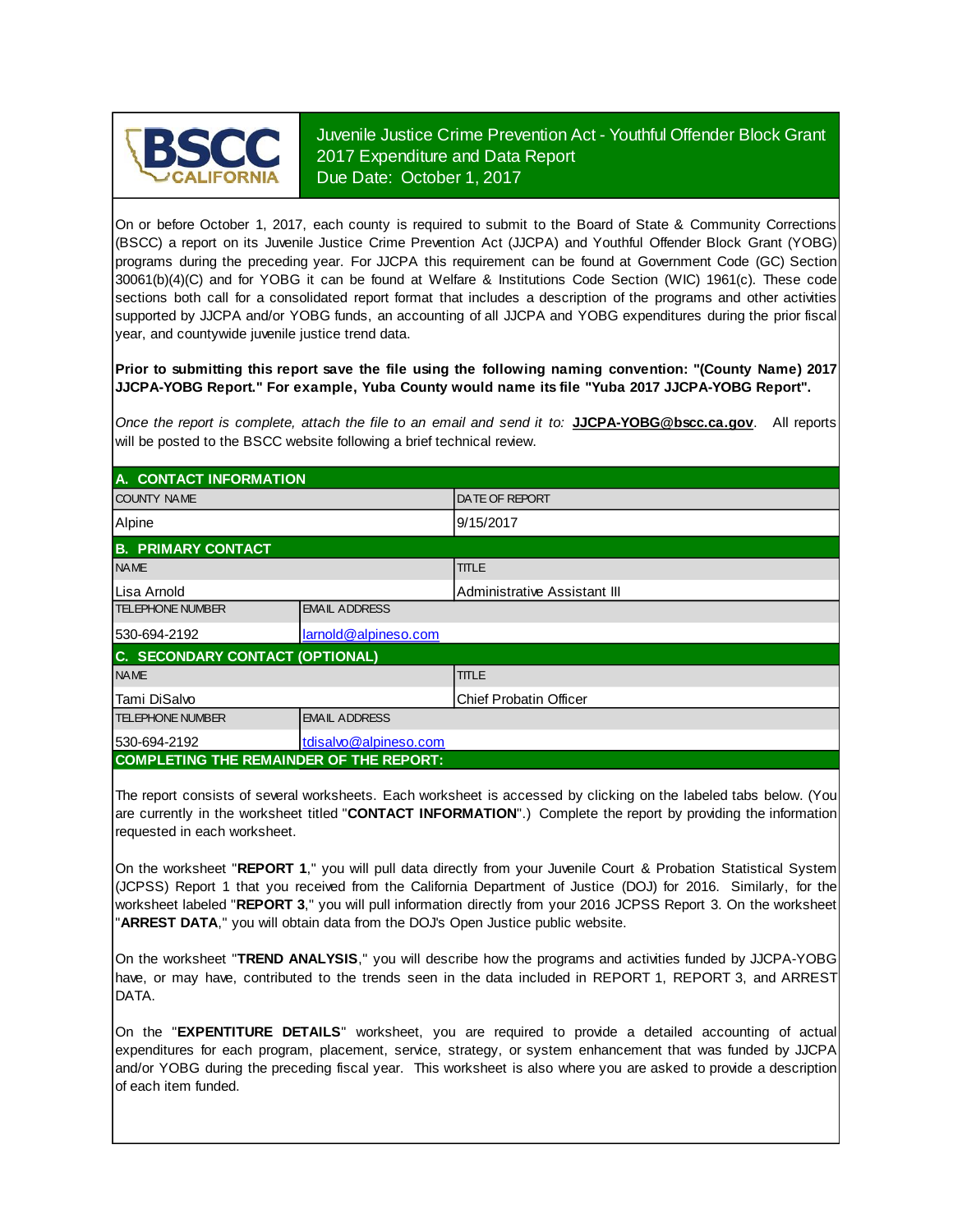#### **Race/Ethnic Group (OPTIONAL) COUNTYWIDE JUVENILE JUSTICE DATA for:** *Alpine In the blank boxes below, enter the data from your Report 1 received from DOJ as titled below:* **Probation Department Disposition Referrals of Juveniles to Probation Departments for Delinquent Acts, January 1 - December 31, 2016 Age by Referral Type, Gender, Race/Ethnic Group, Referral Source, Detention, Prosecutor Action, and Probation Department Disposition Report 1** Informal Probation | | | Diversions | Particular | Particular | Particular | Particular | Particular | Particular | Particular | Particular | Particular | Particular | Particular | Particular | Particular | Particular | Particular | Particular | P **TOTAL** - **Gender (OPTIONAL)** Male Petitions Filed - Asian -  **- Hispanic** Pacific Islander Female - - - - - **White Black**  - -  **-** Indian Unknown **TOTAL**

**Please use this space to explain any exceptions and/or anomalies in the data reported above:**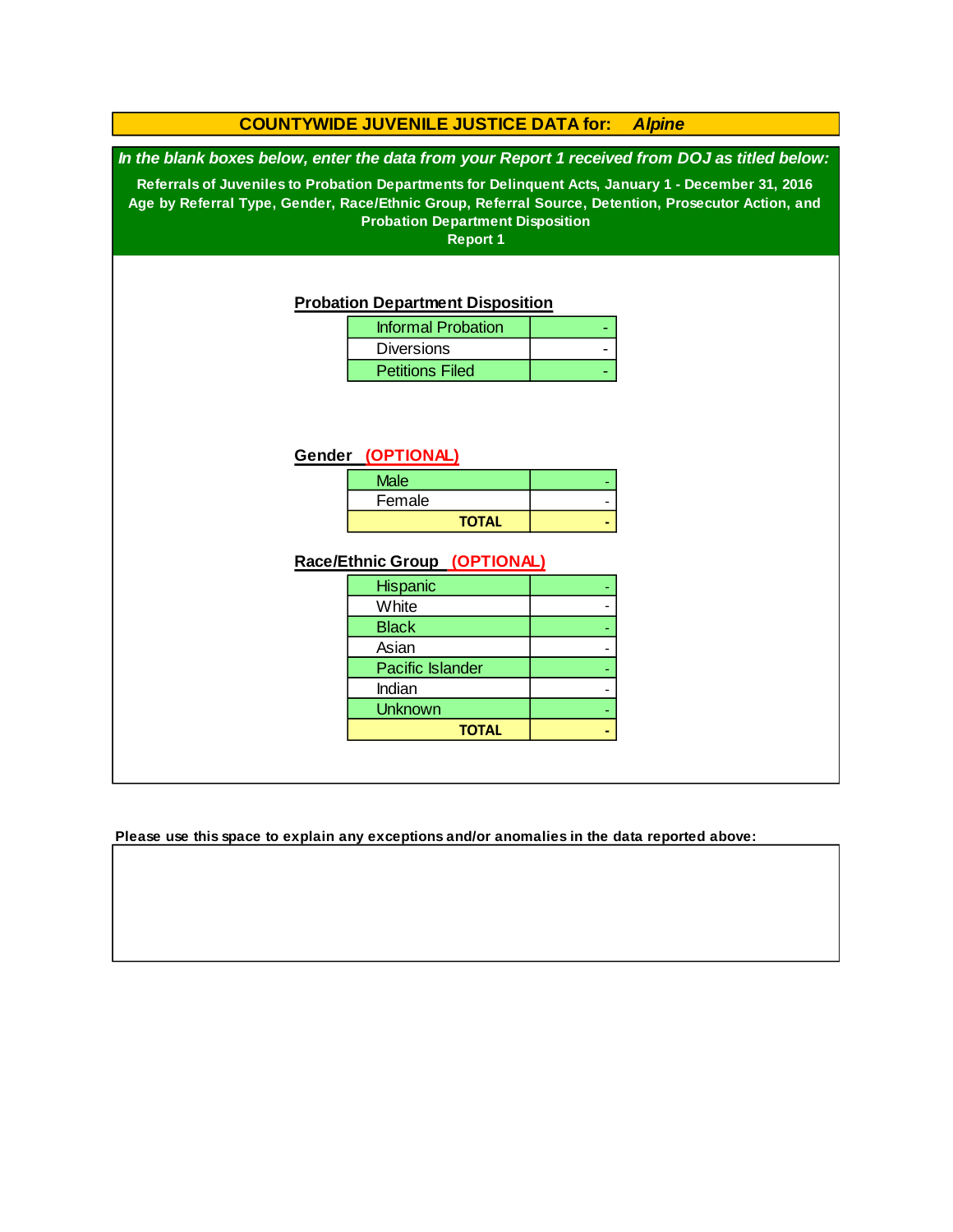| In the blank boxes below, enter the data from your Report 3 received from DOJ as titled below:<br>Juvenile Court Dispositions Resulting From Petitions for Delinquesnt Acts, January 1 - December 31, 2016<br>Age by Petition Type, Sex, Race/Ethnic Group, Defense Representation, Court Disposition and Wardship Placement<br><b>Report 3</b><br><b>Petition Type</b><br><b>New</b><br>Subsequent<br><b>TOTAL</b><br><b>Court Disposition</b><br><b>Informal Probation</b><br>Non-Ward Probation<br><b>Wardship Probation</b><br>Diversion<br>Deferred Entry of Judgement<br><b>Wardship Placements</b><br><b>Own/Relative's Home</b><br>Non-Secure County Facility<br><b>Secure County Facility</b><br>Other Public Facility<br><b>Other Private Facillity</b><br>Other<br>California Youth Authority*<br><b>TOTAL</b><br><b>Subsequent Actions</b><br><b>Technical Violations</b><br>Sex (OPTIONAL)<br><b>Male</b><br>Female<br><b>TOTAL</b><br>Race/Ethnic Group (OPTIONAL)<br>Hispanic<br>White<br><b>Black</b><br>Asian | <b>COUNTYWIDE JUVENILE JUSTICE DATA for:</b><br><b>Alpine</b> |                  |  |  |  |
|--------------------------------------------------------------------------------------------------------------------------------------------------------------------------------------------------------------------------------------------------------------------------------------------------------------------------------------------------------------------------------------------------------------------------------------------------------------------------------------------------------------------------------------------------------------------------------------------------------------------------------------------------------------------------------------------------------------------------------------------------------------------------------------------------------------------------------------------------------------------------------------------------------------------------------------------------------------------------------------------------------------------------------|---------------------------------------------------------------|------------------|--|--|--|
|                                                                                                                                                                                                                                                                                                                                                                                                                                                                                                                                                                                                                                                                                                                                                                                                                                                                                                                                                                                                                                |                                                               |                  |  |  |  |
|                                                                                                                                                                                                                                                                                                                                                                                                                                                                                                                                                                                                                                                                                                                                                                                                                                                                                                                                                                                                                                |                                                               |                  |  |  |  |
|                                                                                                                                                                                                                                                                                                                                                                                                                                                                                                                                                                                                                                                                                                                                                                                                                                                                                                                                                                                                                                |                                                               |                  |  |  |  |
|                                                                                                                                                                                                                                                                                                                                                                                                                                                                                                                                                                                                                                                                                                                                                                                                                                                                                                                                                                                                                                |                                                               |                  |  |  |  |
|                                                                                                                                                                                                                                                                                                                                                                                                                                                                                                                                                                                                                                                                                                                                                                                                                                                                                                                                                                                                                                |                                                               |                  |  |  |  |
|                                                                                                                                                                                                                                                                                                                                                                                                                                                                                                                                                                                                                                                                                                                                                                                                                                                                                                                                                                                                                                |                                                               |                  |  |  |  |
|                                                                                                                                                                                                                                                                                                                                                                                                                                                                                                                                                                                                                                                                                                                                                                                                                                                                                                                                                                                                                                |                                                               |                  |  |  |  |
|                                                                                                                                                                                                                                                                                                                                                                                                                                                                                                                                                                                                                                                                                                                                                                                                                                                                                                                                                                                                                                |                                                               |                  |  |  |  |
|                                                                                                                                                                                                                                                                                                                                                                                                                                                                                                                                                                                                                                                                                                                                                                                                                                                                                                                                                                                                                                |                                                               |                  |  |  |  |
|                                                                                                                                                                                                                                                                                                                                                                                                                                                                                                                                                                                                                                                                                                                                                                                                                                                                                                                                                                                                                                |                                                               |                  |  |  |  |
|                                                                                                                                                                                                                                                                                                                                                                                                                                                                                                                                                                                                                                                                                                                                                                                                                                                                                                                                                                                                                                |                                                               |                  |  |  |  |
|                                                                                                                                                                                                                                                                                                                                                                                                                                                                                                                                                                                                                                                                                                                                                                                                                                                                                                                                                                                                                                |                                                               |                  |  |  |  |
|                                                                                                                                                                                                                                                                                                                                                                                                                                                                                                                                                                                                                                                                                                                                                                                                                                                                                                                                                                                                                                |                                                               |                  |  |  |  |
|                                                                                                                                                                                                                                                                                                                                                                                                                                                                                                                                                                                                                                                                                                                                                                                                                                                                                                                                                                                                                                |                                                               |                  |  |  |  |
|                                                                                                                                                                                                                                                                                                                                                                                                                                                                                                                                                                                                                                                                                                                                                                                                                                                                                                                                                                                                                                |                                                               |                  |  |  |  |
|                                                                                                                                                                                                                                                                                                                                                                                                                                                                                                                                                                                                                                                                                                                                                                                                                                                                                                                                                                                                                                |                                                               |                  |  |  |  |
|                                                                                                                                                                                                                                                                                                                                                                                                                                                                                                                                                                                                                                                                                                                                                                                                                                                                                                                                                                                                                                |                                                               |                  |  |  |  |
|                                                                                                                                                                                                                                                                                                                                                                                                                                                                                                                                                                                                                                                                                                                                                                                                                                                                                                                                                                                                                                |                                                               |                  |  |  |  |
|                                                                                                                                                                                                                                                                                                                                                                                                                                                                                                                                                                                                                                                                                                                                                                                                                                                                                                                                                                                                                                |                                                               |                  |  |  |  |
|                                                                                                                                                                                                                                                                                                                                                                                                                                                                                                                                                                                                                                                                                                                                                                                                                                                                                                                                                                                                                                |                                                               |                  |  |  |  |
|                                                                                                                                                                                                                                                                                                                                                                                                                                                                                                                                                                                                                                                                                                                                                                                                                                                                                                                                                                                                                                |                                                               |                  |  |  |  |
|                                                                                                                                                                                                                                                                                                                                                                                                                                                                                                                                                                                                                                                                                                                                                                                                                                                                                                                                                                                                                                |                                                               |                  |  |  |  |
|                                                                                                                                                                                                                                                                                                                                                                                                                                                                                                                                                                                                                                                                                                                                                                                                                                                                                                                                                                                                                                |                                                               |                  |  |  |  |
|                                                                                                                                                                                                                                                                                                                                                                                                                                                                                                                                                                                                                                                                                                                                                                                                                                                                                                                                                                                                                                |                                                               |                  |  |  |  |
|                                                                                                                                                                                                                                                                                                                                                                                                                                                                                                                                                                                                                                                                                                                                                                                                                                                                                                                                                                                                                                |                                                               |                  |  |  |  |
|                                                                                                                                                                                                                                                                                                                                                                                                                                                                                                                                                                                                                                                                                                                                                                                                                                                                                                                                                                                                                                |                                                               |                  |  |  |  |
|                                                                                                                                                                                                                                                                                                                                                                                                                                                                                                                                                                                                                                                                                                                                                                                                                                                                                                                                                                                                                                |                                                               |                  |  |  |  |
|                                                                                                                                                                                                                                                                                                                                                                                                                                                                                                                                                                                                                                                                                                                                                                                                                                                                                                                                                                                                                                |                                                               |                  |  |  |  |
|                                                                                                                                                                                                                                                                                                                                                                                                                                                                                                                                                                                                                                                                                                                                                                                                                                                                                                                                                                                                                                |                                                               |                  |  |  |  |
|                                                                                                                                                                                                                                                                                                                                                                                                                                                                                                                                                                                                                                                                                                                                                                                                                                                                                                                                                                                                                                |                                                               |                  |  |  |  |
|                                                                                                                                                                                                                                                                                                                                                                                                                                                                                                                                                                                                                                                                                                                                                                                                                                                                                                                                                                                                                                |                                                               |                  |  |  |  |
|                                                                                                                                                                                                                                                                                                                                                                                                                                                                                                                                                                                                                                                                                                                                                                                                                                                                                                                                                                                                                                |                                                               |                  |  |  |  |
|                                                                                                                                                                                                                                                                                                                                                                                                                                                                                                                                                                                                                                                                                                                                                                                                                                                                                                                                                                                                                                |                                                               |                  |  |  |  |
|                                                                                                                                                                                                                                                                                                                                                                                                                                                                                                                                                                                                                                                                                                                                                                                                                                                                                                                                                                                                                                |                                                               | Pacific Islander |  |  |  |
| Indian                                                                                                                                                                                                                                                                                                                                                                                                                                                                                                                                                                                                                                                                                                                                                                                                                                                                                                                                                                                                                         |                                                               |                  |  |  |  |
| <b>Unknown</b>                                                                                                                                                                                                                                                                                                                                                                                                                                                                                                                                                                                                                                                                                                                                                                                                                                                                                                                                                                                                                 |                                                               |                  |  |  |  |
| <b>TOTAL</b>                                                                                                                                                                                                                                                                                                                                                                                                                                                                                                                                                                                                                                                                                                                                                                                                                                                                                                                                                                                                                   |                                                               |                  |  |  |  |

**Please use this space to explain any exceptions and/or anomalies in the data reported above:** 

\* The JCPSS reports show "California Youth Authority," however it is now called the "Division of Juvenile Justice."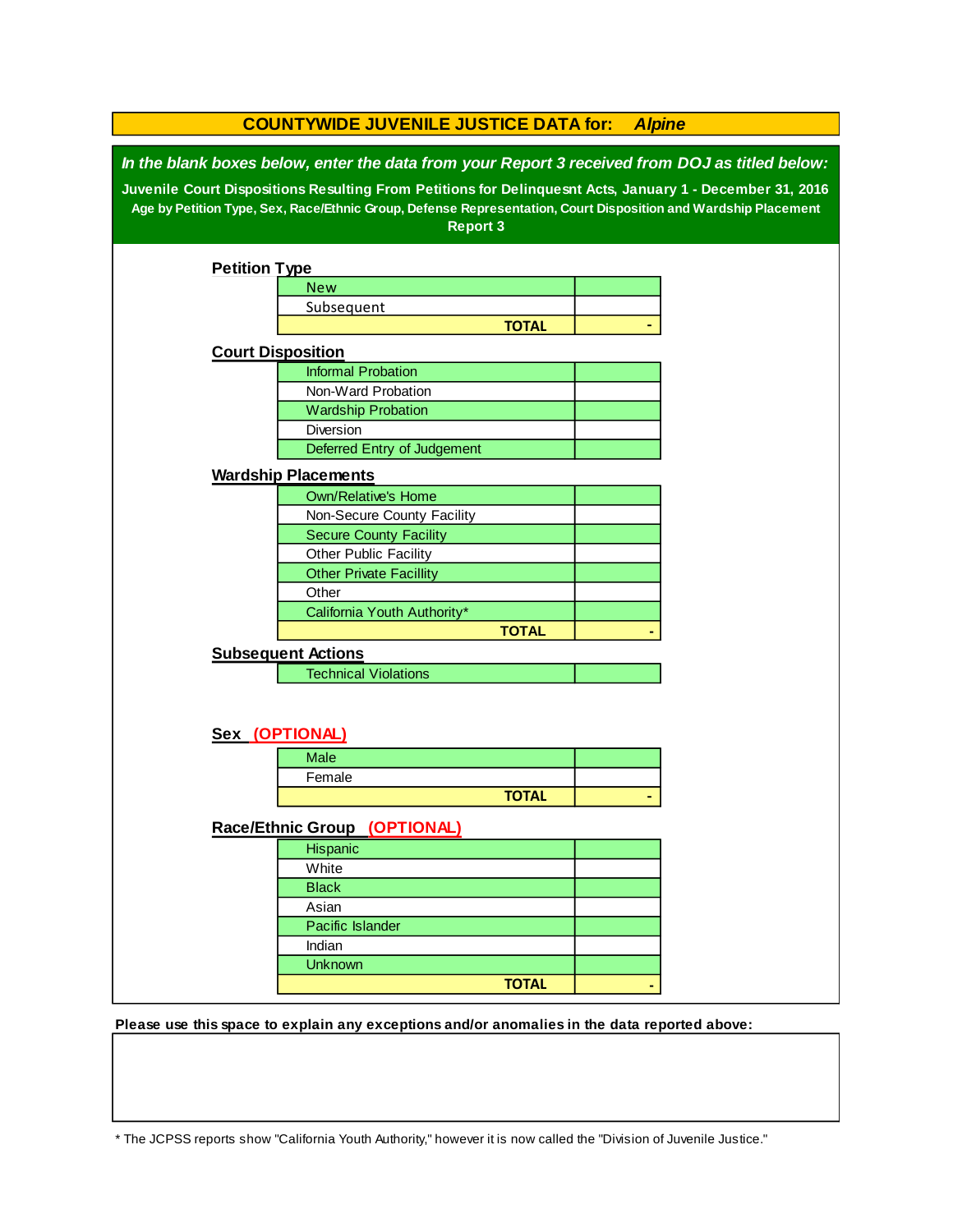|                                                                                                                                                                                | <b>COUNTYWIDE JUVENILE JUSTICE DATA for:</b> | <b>Alpine</b> |  |  |
|--------------------------------------------------------------------------------------------------------------------------------------------------------------------------------|----------------------------------------------|---------------|--|--|
| In the blank boxes below, enter your juvenile arrest data from last year.<br>Arrest data by county can be found at:<br>https://openjustice.doj.ca.gov/crime-statistics/arrests |                                              |               |  |  |
| <b>Arrests</b>                                                                                                                                                                 |                                              |               |  |  |
|                                                                                                                                                                                | <b>Felony Arrests</b>                        |               |  |  |
|                                                                                                                                                                                | <b>Misdemeanor Arrests</b>                   |               |  |  |
|                                                                                                                                                                                | <b>Status Arrests</b>                        |               |  |  |
|                                                                                                                                                                                | <b>TOTAL</b>                                 |               |  |  |
|                                                                                                                                                                                | Gender (OPTIONAL)<br><b>Male</b><br>Female   |               |  |  |
|                                                                                                                                                                                | <b>TOTAL</b>                                 |               |  |  |
|                                                                                                                                                                                | Race/Ethnic Group (OPTIONAL)                 |               |  |  |
|                                                                                                                                                                                | <b>Black</b>                                 |               |  |  |
|                                                                                                                                                                                | White                                        |               |  |  |
|                                                                                                                                                                                | Hispanic                                     |               |  |  |
|                                                                                                                                                                                | Other                                        |               |  |  |
|                                                                                                                                                                                | <b>TOTAL</b>                                 |               |  |  |
|                                                                                                                                                                                |                                              |               |  |  |

**Please use this space to explain any exceptions and/or anomalies in the data reported above:**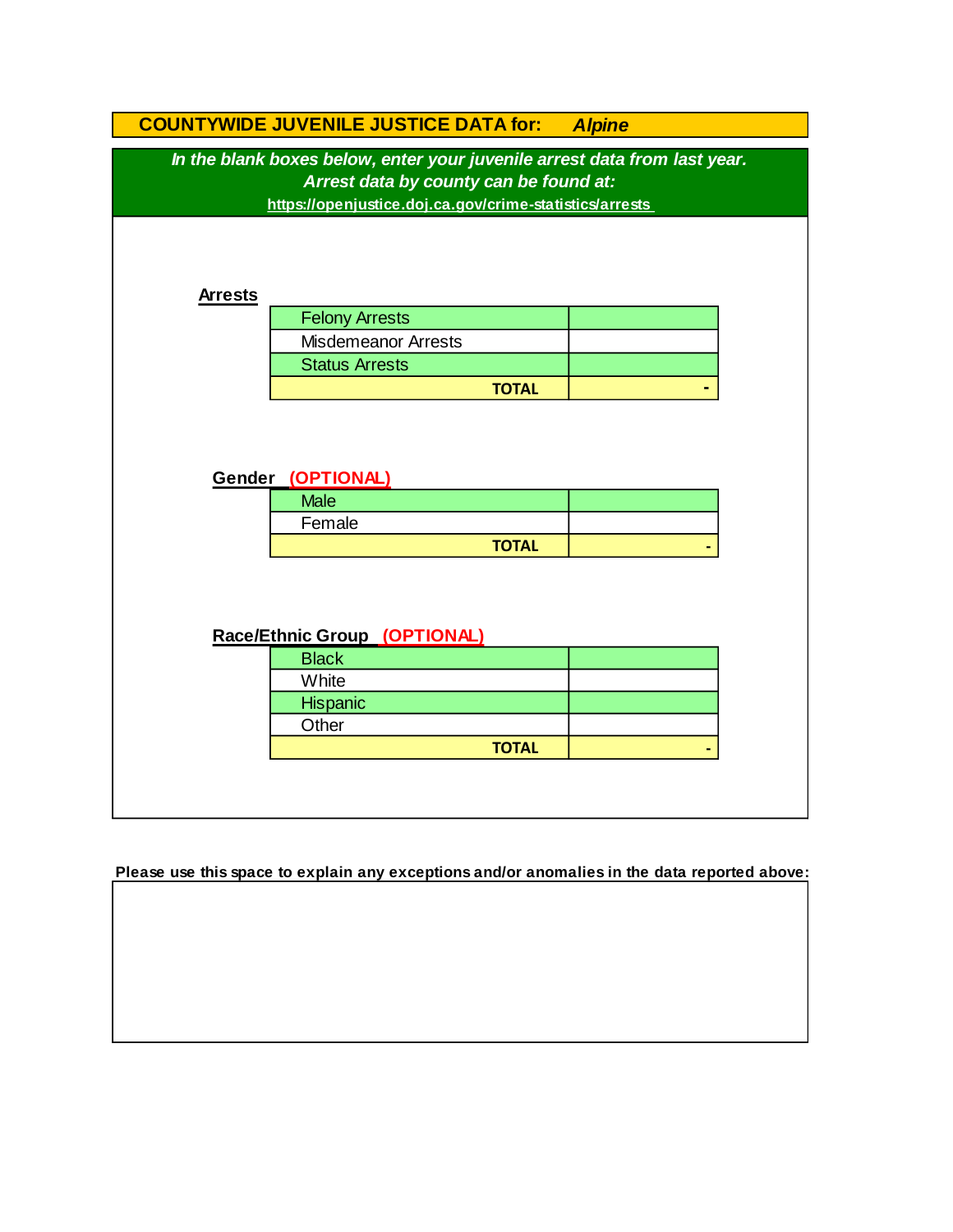## **ANALYSIS OF COUNTYWIDE TREND DATA for:** *Alpine*

### **Government Code Section 30061(b)(4)(C)(iv) & WIC Section 1961(c)(3)**

Provide <sup>a</sup> summary description or analysis, based on available information, of how the programs, placements, services, strategies or system enhancements funded by JJCPA-YOBG have, or may have, contributed to, or influenced, the juvenile justice data trends identified in this report.

Alpine County Probation has no Juvenil figures to report for the fiscal year of 2016/17. Youthful Offender Block Grant has afforded Alpine County with prevention programs to help our youth cope while living in a very remote area of California.

\*\*\*\*\*\*\*\*\*\*\*\*\*\*\*\*\*\*\*\*\*\*\*\*\*\*\*\*\*\*\*\*\*\*\*\*\*\*\*\*\*\*\*\*\*\*\*\*\*\*\*\*\*\*\*\*\*\*\*\*\*\*\*\*\*\*\*\*\*\*\*\*\*\*\*\*\*\*\*\*\*\*\*\*\*\*\*\*\*\*\*\*\*\*\*\*\*\*\*\*\*\*\*\*\*\*\*\*\*\*\*\*\*\*\*\*\*\*\*\*\*\*\*\*\*

The total population of Alpine County is 1,071 permanent, year-round residents. Population in Alpine County continues to decline each year as job opportunities for local residents and new families are limited. Most employment in the county is either seasonal at winter resorts, county jobs, or a minimum 30 to 45 minute drive to South Lake Tahoe, California or Douglas County, Nevada. Due to lack of employment, some households in Alpine County have more than one family living in 4 and 5 bedroom houses. The total percentage of persons living below the federal poverty line in Alpine County is 19% compared to the national poverty rate of 13%. This includes 27.4% of those under age 18 and 10.1 % of those ages 65 and over. The 2010 sensus lists Alpine County as a Frontier/Wilderness County, not large enough to be considered rural. There are 5 pockets of population; Bear Valley, Kirkwood, Markleeville, Woodfords, and Hun-a-lel-ti. There are many isolated homes where juveniles cannot walk to visit friends or socialize. Cell phone service is sparce which means contact with outside areas is limited. Bear Valley is totally isolated from the rest of the county for the winter months when the highway is closed due to hazardous conditions. Hung-a-lel-ti is a clustered area which has many children. It is also isolated because of lack of amenities. Hung-a-lel-ti has no grocery store, no gas station, no restaurant, and no means of employment. Kirkwood is a seasonal community 20 miles from Woodfords/Markleeville. The population fluctuates from a large number of residents in the winter months to a few permanent residents the remainder of the year. There is one student who attends Diamond Valley School in Kirkwood. The student population of Alpine County Unified School District, the only school in Alpine County, is 48% Caucasian, 41% Native American, 7% Hispanic, and 4% two or more races. According to the California Department of Education in 2016-2017, 57.5% of Alpine County students were eligible to receive free or reduced lunches and were identified as "socio-economically disadvantaged. Native American foster youth are not counted by the state for the purposes of school funding which means that Alpine County's school has to report 0% foster youth and miss out on funding for those Native American youth in foster care. Again, Diamond Valley School is the only school in Alpine County, which consists of students from kindergarten through eighth grade. Residents of Bear Valley attend school in Calaveras County while high school students from the other communities are bussed either to South Lake Tahoe, California or Douglas County, Nevada through graduation. Alpine County is a very remote county in California. Only 5% of Alpine County is in private ownership due to small amounts of private land and expensive housing costs. Alpine County has extreme winters which makes travel sometimes impossible in the winter. It is a very mountainous region of the Sierras with wildlife abounding. It is a county of beauty and extremities which make living conditions hard for adults. Our youth need outlets, activities, mentoring, positive behavior interventions and support to develop coping skills for the outside world they see so little of. Alpine County's Juvenile population has benefited greatly from the Youthful Offender Block Grant supported programs which keeps the offender population low and at risk children busy with more productive positive activities and away from truant and criminal activities idle minds will be attracted to. One of the programs funded by YOBG is Alpine Kids which is an activity based program which enables the youth of Alpine County to engage in activities they may never have the opportunity to take part in if not for this program. It is a program which promotes positive socialization, respect, interaction with families and peers, while introducing them to other cultures, as well as providing them the ability to share their skills with others in a drug and alcohol free environment. It encourages family participation, without distraction of cell phones, radios, television, or other electronic devices. Tahoe Youth and Family is another program funded by the YOBGrant. It is a mentoring program modeled after Big Brother's/ Big Sisters as a delinquency prevention which guarantees the youth they will have someone to help them deal with day-to-day challenges while making them feel like they matter. The third and final program funded by YOBGrant is Alpine Unified School District's Positive Behavior Interventions and Support Program. This program targets sudents in grades K- 8. This program is a three-tiered approach to preventing problem behavior such as truancy, bullying, negative , and aggressive behavior.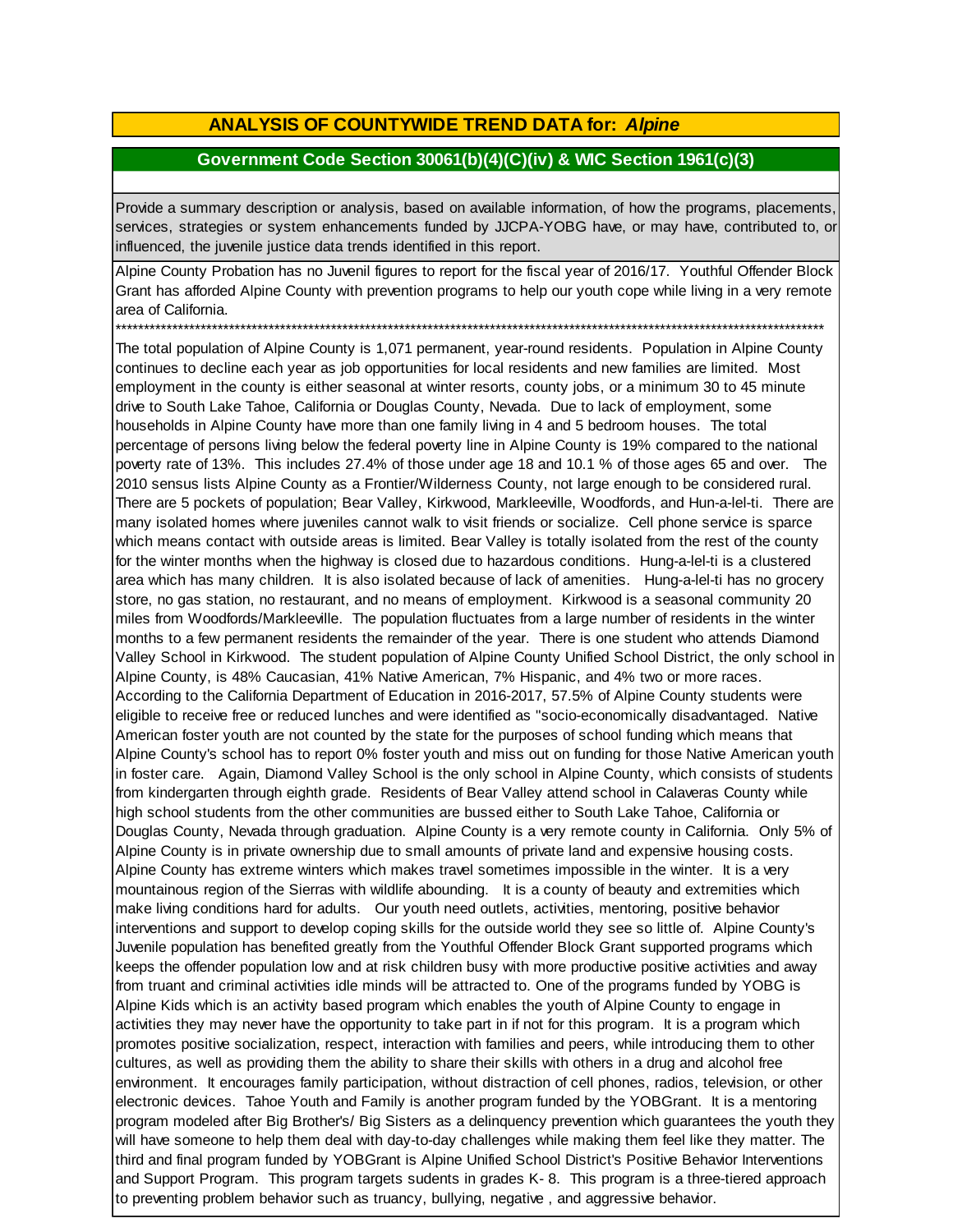Use the template(s) below to report the programs, placements, services, strategies, and/or system enhancements you funded in the preceding fiscal year. Use <sup>a</sup> separate template for each program, placement, service, strategy, or system enhancement that was supported with JJCPA and/or YOBG funds. If you need more templates than provided, copy and paste additional templates below the last Accounting of Expenditures template.

Start by indicating the name of the first program, placement, service, strategy, or system enhancement that was funded with JJCPA and/or YOBG funds last year. Next indicate the expenditure category using the drop down list provided in the Expenditure Category portion on each of the templates.

|                    | Code | <b>Expenditure Category</b>             | Code | <b>Expenditure Category</b>                   |
|--------------------|------|-----------------------------------------|------|-----------------------------------------------|
| <b>Placements</b>  | 1    | Juvenile Hall                           | 5    | Private Residential Care                      |
|                    | 2    | Ranch                                   | 6    | Home on Probation                             |
|                    | 3    | Camp                                    | 7    | <b>Other Placement</b>                        |
|                    | 4    | Other Secure/Semi-Secure Rehab Facility |      |                                               |
|                    | Code | <b>Expenditure Category</b>             | Code | <b>Expenditure Category</b>                   |
| <b>Direct</b>      | 8    | Alcohol and Drug Treatment              | 26   | Life/Independent Living Skills                |
| <b>Services</b>    | 9    | <b>After School Services</b>            |      | Training/Education                            |
|                    | 10   | Aggression Replacement Therapy          | 27   | Individual Mental Health Counseling           |
|                    | 11   | Anger Management Counseling/Treatment   | 28   | Mental Health Screening                       |
|                    | 12   | Development of Case Plan                | 29   | Mentoring                                     |
|                    | 13   | <b>Community Service</b>                | 30   | Monetary Incentives                           |
|                    | 14   | Day or Evening Treatment Program        | 31   | Parenting Education                           |
|                    | 15   | Detention Assessment(s)                 | 32   | Pro-Social Skills Training                    |
|                    | 16   | <b>Electronic Monitoring</b>            | 33   | <b>Recreational Activities</b>                |
|                    | 17   | Family Counseling                       | 34   | Re-Entry or Aftercare Services                |
|                    | 18   | <b>Functional Family Therapy</b>        | 35   | Restitution                                   |
|                    | 19   | Gang Intervention                       | 36   | Restorative Justice                           |
|                    | 20   | Gender Specific Programming for Girls   | 37   | Risk and/or Needs Assessment                  |
|                    | 21   | Gender Specific Programming for Boys    | 38   | <b>Special Education Services</b>             |
|                    | 22   | <b>Group Counseling</b>                 | 39   | Substance Abuse Screening                     |
|                    | 23   | Intensive Probation Supervision         | 40   | <b>Transitional Living Services/Placement</b> |
|                    | 24   | Job Placement                           | 41   | Tutoring                                      |
|                    | 25   | Job Readiness Training                  | 42   | <b>Vocational Training</b>                    |
|                    |      |                                         | 43   | <b>Other Direct Service</b>                   |
|                    | Code | <b>Expenditure Category</b>             | Code | <b>Expenditure Category</b>                   |
| Capacity           | 44   | Staff Training/Professional Development | 48   | <b>Contract Services</b>                      |
| Building/          | 45   | <b>Staff Salaries/Benefits</b>          | 49   | <b>Other Procurements</b>                     |
| <b>Maintenance</b> | 46   | Capital Improvements                    | 50   | Other                                         |
| Activities         | 47   | Equipment                               |      |                                               |

### **List of Expenditure Categories and Associated Numerical Codes**

For each program, placement, service, strategy, or system enhancement, record actual expenditure details for the preceding fiscal year. Expenditures will be categorized as coming from one or more of three funding sources - JJCPA funds, YOBG funds, and other funding sources (local, federal, other state, private, etc.). Be sure to report all JJCPA and YOBG expenditures for the preceding fiscal year irrespective of the fiscal year during which the funds were allocated. Definitions of the budget line items are provided on the next page.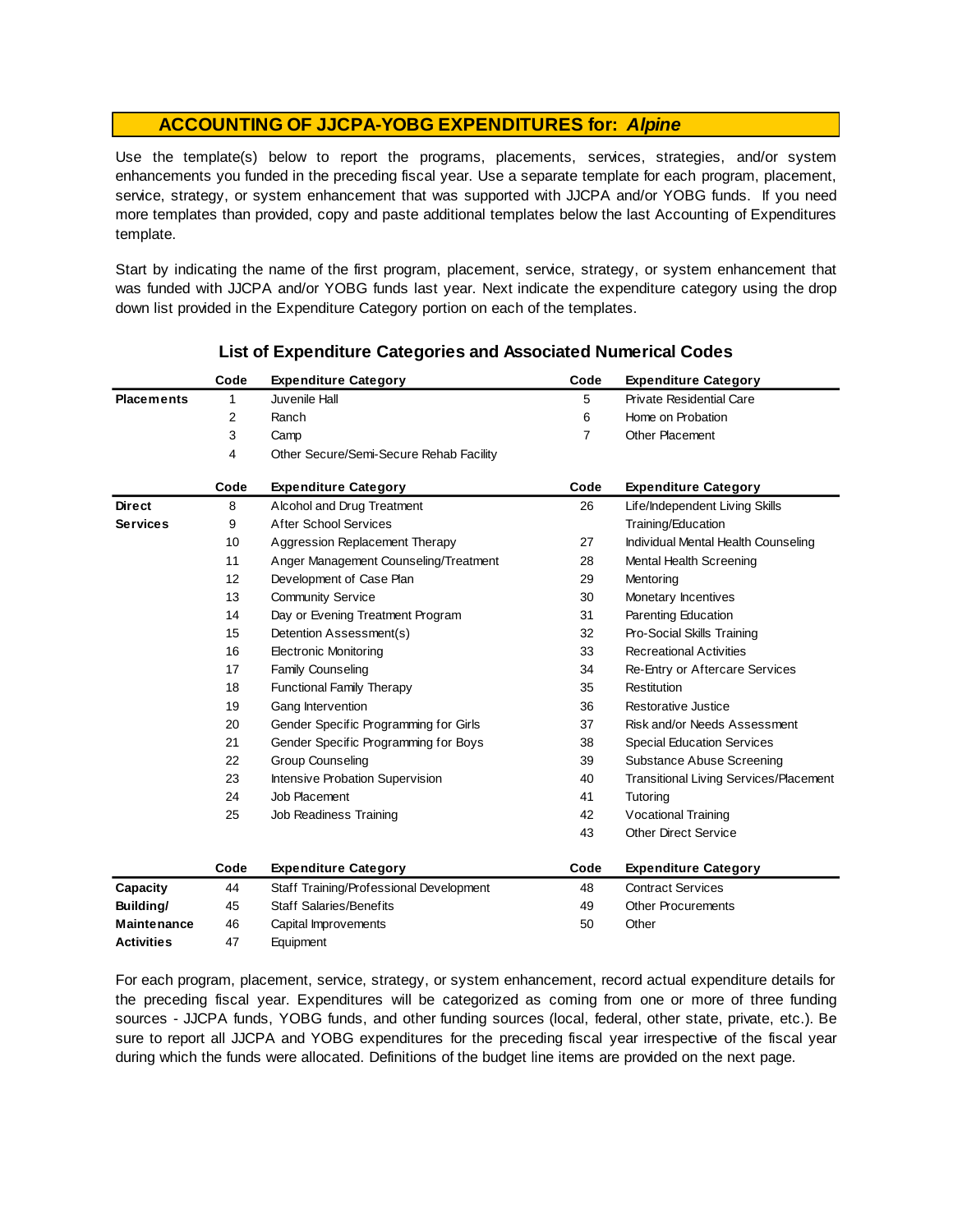**Salaries and Benefits** includes all expenditures related to paying the salaries and benefits of county probation (or other county department) employees who were directly involved in grant-related activities.

**Services and Supplies** includes expenditures for services and supplies necessary for the operation of the project (e.g., lease payments for vehicles and/or office space, office supplies) and/or services provided to participants and/or family members as part of the project's design (e.g., basic necessities such as food, clothing, transportation, and shelter/housing; and related costs).

**Professional Services** includes all services provided by individuals and agencies with whom the County contracts. The county is responsible for reimbursing every contracted individual/agency.

**Community-Based Organizations (CBO)** includes all expenditures for services received from CBO's. *NOTE* : *I f you use JJCPA and/or YOBG funds t o contract with <sup>a</sup> CBO, report that expenditure on this line item rather than on the Professional Services line item.*

**Fixed Assets/Equipment** includes items such as vehicles and equipment needed to implement and/or operate the program, placement, service, etc. (e.g., computer and other office equipment including furniture).

**Administrative Overhead** includes all costs associated with administration of the program, placement, service, strategy, and/or system enhancement being supported by JJCPA and/or YOBG funds.

Use the space below the budget detail to provide a narrative description for each program, placement, service, strategy, and/or system enhancement that was funded last year. *To do so, double click on the response box provided for this purpose.* 

Repeat this process as many times as needed to fully account for all programs, placements, services, strategies, and systems enhancements that were funded with JJCPA and/or YOBG during the last fiscal year. Keep in mind that this full report will be posted on the BSCC website in accordance with state law.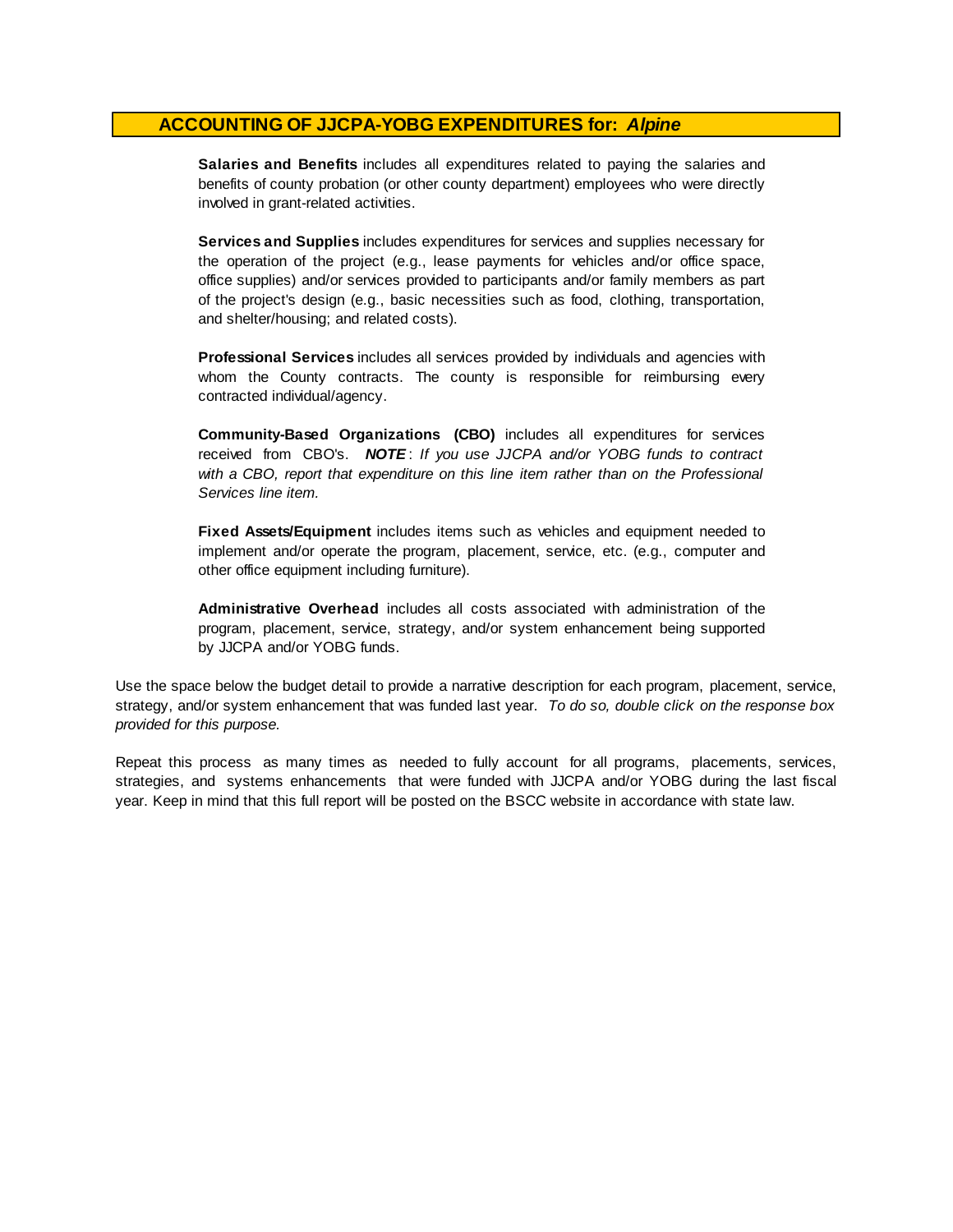| 1. Program, Placement, Service, Strategy, or System Enhancement                                                                                                                                                    |                                                                          |    |        |  |  |  |  |
|--------------------------------------------------------------------------------------------------------------------------------------------------------------------------------------------------------------------|--------------------------------------------------------------------------|----|--------|--|--|--|--|
| Name of program, placement, service,<br>strategy or system enhancement:                                                                                                                                            | Alpine Kids                                                              |    |        |  |  |  |  |
| <b>Expenditure Category:</b>                                                                                                                                                                                       | <b>Recreational Activities</b>                                           |    |        |  |  |  |  |
|                                                                                                                                                                                                                    | All Other Funds<br><b>JJCPA Funds</b><br><b>YOBG Funds</b><br>(Optional) |    |        |  |  |  |  |
| Salaries & Benefits:                                                                                                                                                                                               |                                                                          |    |        |  |  |  |  |
| Services & Supplies:                                                                                                                                                                                               |                                                                          |    |        |  |  |  |  |
| <b>Professional Services:</b>                                                                                                                                                                                      |                                                                          |    |        |  |  |  |  |
| Community Based Organizations:                                                                                                                                                                                     |                                                                          | \$ | 49,559 |  |  |  |  |
| <b>Fixed Assets/Equipment:</b>                                                                                                                                                                                     |                                                                          |    |        |  |  |  |  |
| Administrative Overhead:                                                                                                                                                                                           |                                                                          |    |        |  |  |  |  |
| Other Expenditures (List Below):                                                                                                                                                                                   |                                                                          |    |        |  |  |  |  |
|                                                                                                                                                                                                                    |                                                                          |    |        |  |  |  |  |
|                                                                                                                                                                                                                    |                                                                          |    |        |  |  |  |  |
|                                                                                                                                                                                                                    |                                                                          |    |        |  |  |  |  |
| <b>TOTAL: \$</b><br>\$<br>49,559<br>\$                                                                                                                                                                             |                                                                          |    |        |  |  |  |  |
| Provide a description of the program, placement, service, strategy or system enhancement that was funded                                                                                                           |                                                                          |    |        |  |  |  |  |
| with JJCPA and/or YOBG funds in the preceding fiscal year. For example, you might want to include                                                                                                                  |                                                                          |    |        |  |  |  |  |
| information on the types of youth served, prevention services you provided, your accomplishments, any                                                                                                              |                                                                          |    |        |  |  |  |  |
| barriers encountered, and what specifically JJCPA and/or YOBG funds paid for.                                                                                                                                      |                                                                          |    |        |  |  |  |  |
| This program is geared toward "at-risk" children and teens in the communities of Alpine County. The<br>otmosphere is always drug and alsohol free enseuracing interaction between participants. Electronic devices |                                                                          |    |        |  |  |  |  |

atmosphere is always drug and alcohol free encouraging interaction between participants. Electronic devices are prohibited in an effort to promote conversation and inclusion. There are strict codes of conduct geared toward appropriate language, actions and dress for activities. There is a high number of Native and non- Native American participation in an effort to encourage the building of cultural bridges. Some of the activities that this program provided access to were; a county fair, health fair, museums, dinners, movies, Christmas show, bowling, swin center, story time, fishing, and Six Flags. Through this program, the cost of admission, food, and transportation is paid so the families can experience new and different activities. This program provides the youth activities that are available to them in the county but they may otherwise not be able to take advantage of. For the youth in Alpine County and their families to learn how to play together through drug and alcohol free outings helps them with peer preasure now and later in life. This program encourages families to enjoy positive time together. The program also porvides opportunities for teens and families to expand their life experiences and become positive, productive members of the community.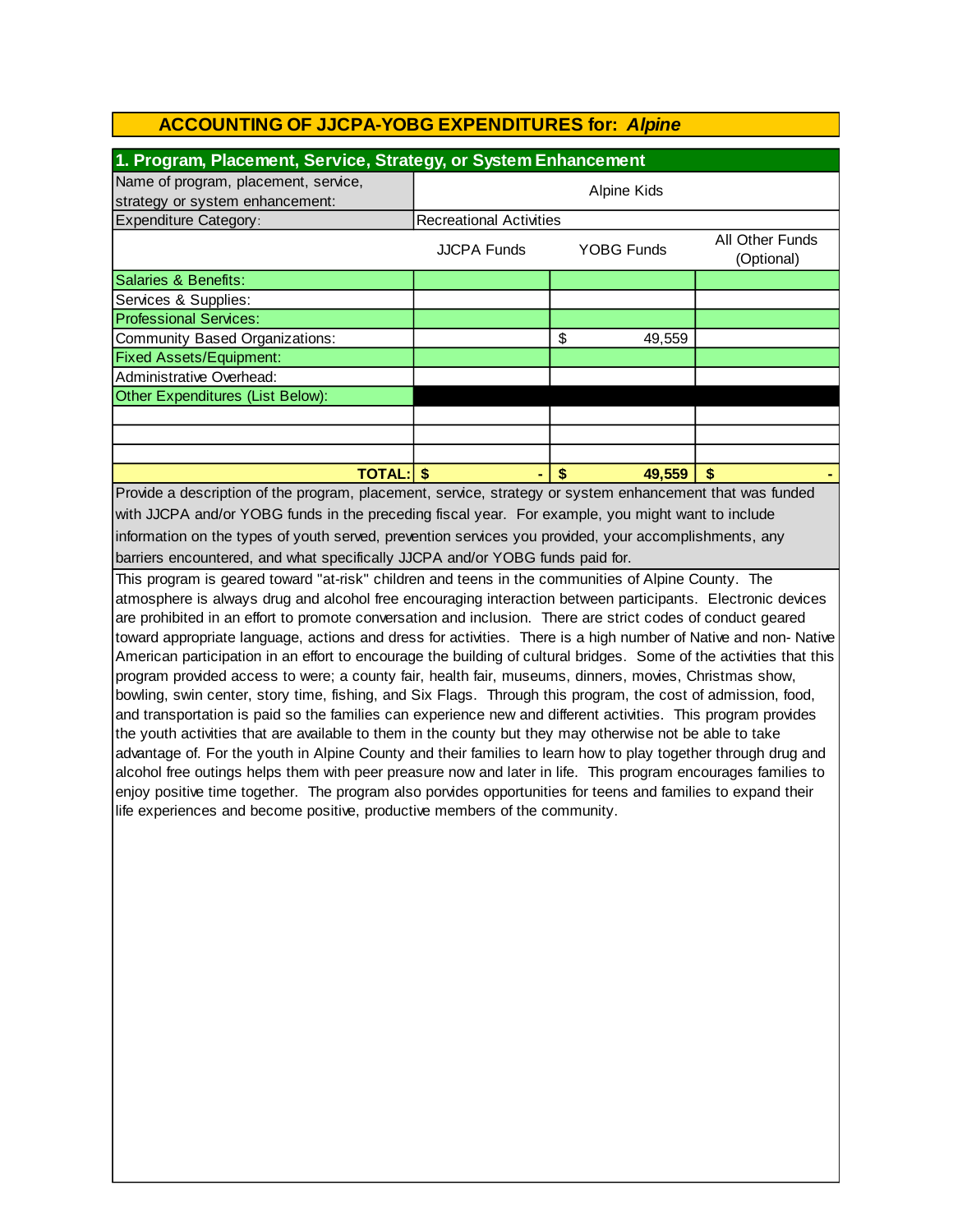| 2. Program, Placement, Service, Strategy, or System Enhancement                                                                                                                                                                                                                                                        |                                 |              |                               |  |  |
|------------------------------------------------------------------------------------------------------------------------------------------------------------------------------------------------------------------------------------------------------------------------------------------------------------------------|---------------------------------|--------------|-------------------------------|--|--|
| Name of program, placement, service,<br>strategy or system enhancement:                                                                                                                                                                                                                                                | Tahoe Youth and Family Services |              |                               |  |  |
| <b>Expenditure Category:</b>                                                                                                                                                                                                                                                                                           | Mentoring                       |              |                               |  |  |
|                                                                                                                                                                                                                                                                                                                        | JJCPA Funds                     | YOBG Funds   | All Other Funds<br>(Optional) |  |  |
| Salaries & Benefits:                                                                                                                                                                                                                                                                                                   |                                 |              |                               |  |  |
| Services & Supplies:                                                                                                                                                                                                                                                                                                   |                                 |              |                               |  |  |
| <b>Professional Services:</b>                                                                                                                                                                                                                                                                                          |                                 | \$<br>20,455 |                               |  |  |
| Community Based Organizations:                                                                                                                                                                                                                                                                                         |                                 |              |                               |  |  |
| <b>Fixed Assets/Equipment:</b>                                                                                                                                                                                                                                                                                         |                                 |              |                               |  |  |
| Administrative Overhead:                                                                                                                                                                                                                                                                                               |                                 |              |                               |  |  |
| Other Expenditures (List Below):                                                                                                                                                                                                                                                                                       |                                 |              |                               |  |  |
|                                                                                                                                                                                                                                                                                                                        |                                 |              |                               |  |  |
|                                                                                                                                                                                                                                                                                                                        |                                 |              |                               |  |  |
|                                                                                                                                                                                                                                                                                                                        |                                 |              |                               |  |  |
| <b>TOTAL:</b>                                                                                                                                                                                                                                                                                                          |                                 | 20,455       | \$                            |  |  |
| Proceeding to the contraction of the con-<br>the state of the state of the state of the state of the state of the state of the state of the state of the state of the state of the state of the state of the state of the state of the state of the state of the state of t<br>anti-international control of the self- |                                 |              |                               |  |  |

information on the types of youth served, prevention services you provided, your accomplishments, any barriers encountered, and what specifically JJCPA and/or YOBG funds paid for. Provide a description of the program, placement, service, strategy or system enhancement that was funded with JJCPA and/or YOBG funds in the preceding fiscal year. For example, you might want to include

The Alpine Mentoring program affords "at-risk" youth an opportunity to be matched with a caring adult in an effort to provide some stability in the child's life. The children involved in this project are typically from homes without a father figure or lack of strong parental guidance due to their caregiver's substance abuse. These youth may be "at-risk" of engagement in problem behaviors such as delinquency, drug use, teen pregnancy, or truancy because of a lack of supervision and adult role models. The mentoring progran is designed to buffer these "at-risk" youth against risk factors while encouraging protective boundaries. Tahoe Youth and Family Services provide a Mentoring Project in order to decrease delinquent behavior and increase the capacity of Alpine County to provide an effective continuum of response to juvenile crime and delinquency. This is an evidence- based strategy used to provide individual mentoring, youth development clubs, youth prevention and recreational activities, in an effort to address "at-risk" juveniles in the county. Specific goals and objectives of the project is to recruit new members while sustaining mentor/ mentee matches from 2016-17 as well as data collection, monthly recruitment and presentations. This year there will be continued training of mentors in juvenile delinquency issues, risk factors, positive youth development, healthy relationships, family strengthening and substance abuse prevention techniques.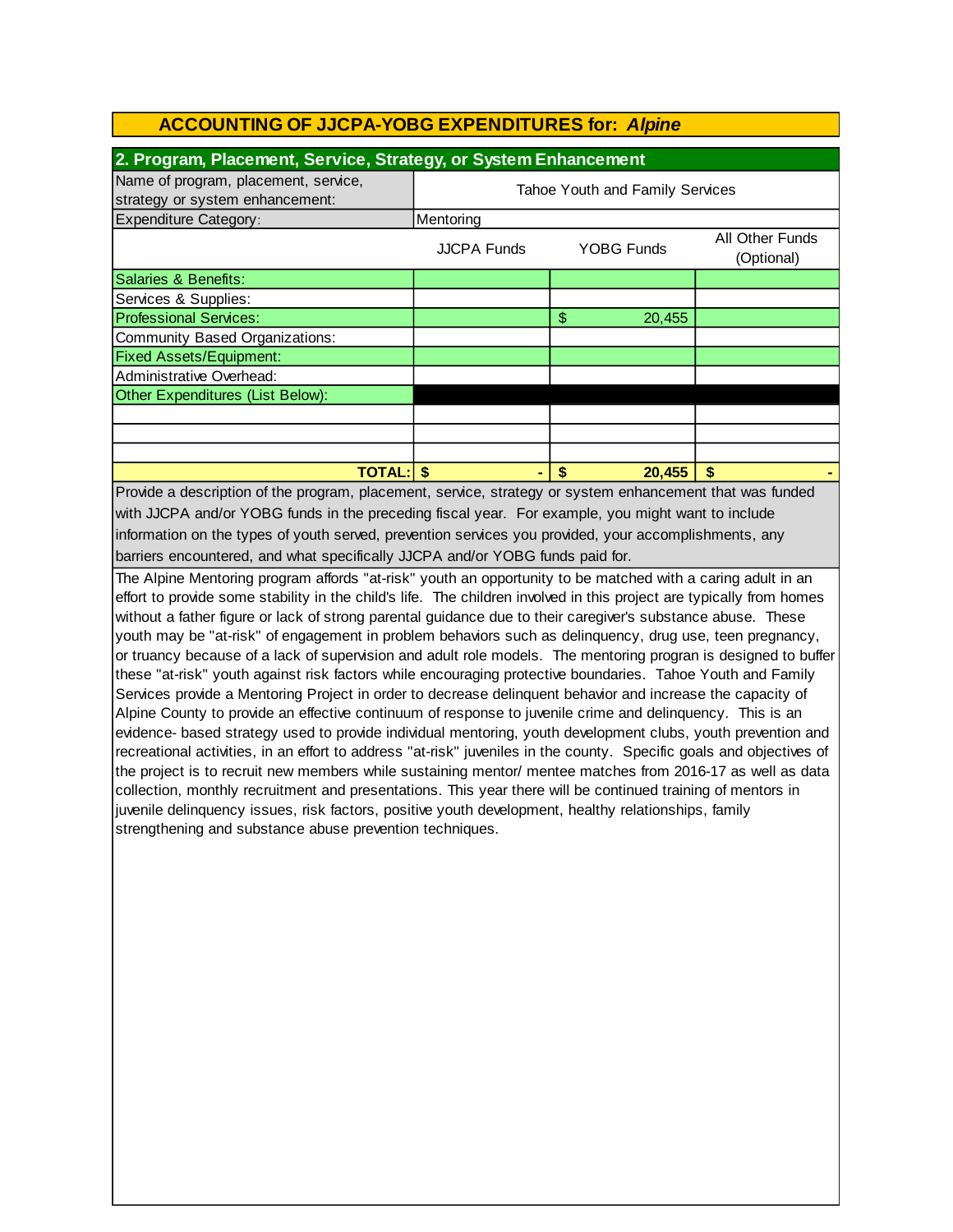| 3. Program, Placement, Service, Strategy, or System Enhancement         |                                |                   |                        |  |  |
|-------------------------------------------------------------------------|--------------------------------|-------------------|------------------------|--|--|
| Name of program, placement, service,<br>strategy or system enhancement: | Alpine Unified School District |                   |                        |  |  |
| <b>Expenditure Category:</b>                                            | <b>Other Direct Service</b>    |                   |                        |  |  |
|                                                                         | <b>JJCPA Funds</b>             | <b>YOBG Funds</b> | <b>All Other Funds</b> |  |  |
| Salaries & Benefits:                                                    |                                |                   |                        |  |  |
| Services & Supplies:                                                    |                                |                   |                        |  |  |
| <b>Professional Services:</b>                                           |                                |                   |                        |  |  |
| Community Based Organizations:                                          |                                | \$<br>21,648      |                        |  |  |
| <b>Fixed Assets/Equipment:</b>                                          |                                |                   |                        |  |  |
| Administrative Overhead:                                                |                                |                   |                        |  |  |
| Other Expenditures (List Below):                                        |                                |                   |                        |  |  |
|                                                                         |                                |                   |                        |  |  |
|                                                                         |                                |                   |                        |  |  |
|                                                                         |                                |                   |                        |  |  |
| <b>TOTAL:IS</b>                                                         |                                | 21,648<br>S       | \$                     |  |  |

Provide a description of the program, placement, service, strategy or system enhancement that was funded with JJCPA and/or YOBG funds in the preceding fiscal year. For example, you might want to include barriers encountered, and what specifically JJCPA and/or YOBG funds paid for. information on the types of youth served, prevention services you provided, your accomplishments, any

Positive Behavior Interventions and Supports (PBIS) is a research based program that is built on a 3 tiered approach for preventing problem behaviors. Tier 1- Primary prevention is designed for all students in the school to create a positive school-wide culture so positive behaviors are taught and are reinforced and consistant. Tier 2- Secondary prevention includes additional interventions for students with "at-risk" behaviors who need more than primary prevention. This could include the "check-in check-out " option, small group intervention or behavior contracts. Diamond Valley School has been using the Tier 1 and 2 components of this program for the past 2 years. The training for Tier 3 was received last year. Tier 3- Tertiary prevention involves individualized interventions for students who exhibit serious behavior problems. Each student has a tailored support system of on-task behaviors for group lessons and is responsible for keeping track of their own behavior which includes the use of a behavior card. Negative behavior in school can impact a student for the rest of his or her life. PBIS is a school wide system of support that includes proactive strategies for defining, teaching, and supporting appropriate student behaviors to create a positive school experience. Positive environments promote better learning experiences as well as success. Positive environments in a school setting means less likelihood of truancy, drop out, or entry into the juvenile system. The target community is every student in Alpine County Unified School District with an emphasis on students in grade 3- 8, ages 8-14. The system is designed to help students who are a "at-risk" receive the help and support through out their school day with all students to help increase each child's attachment to the school and community.